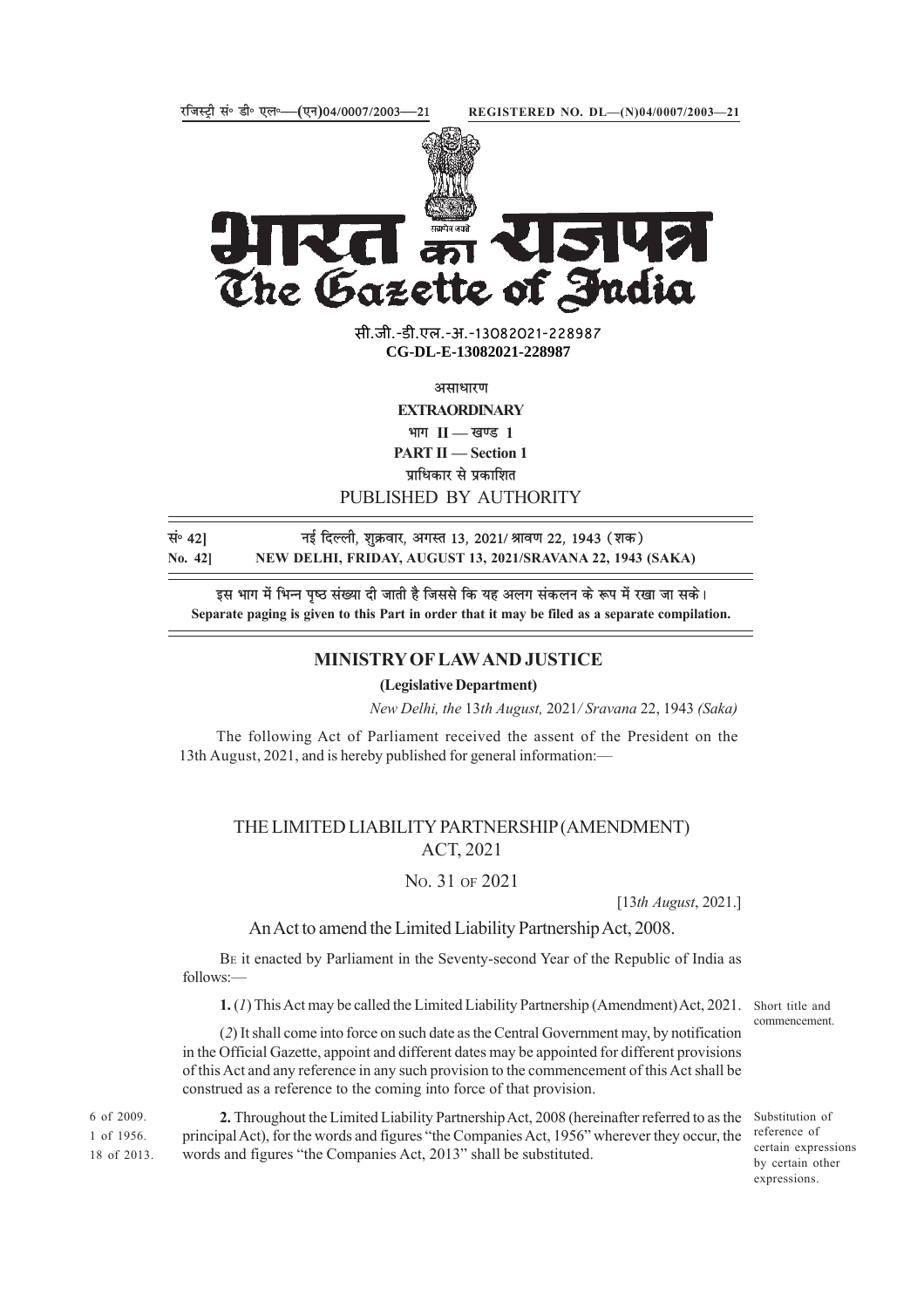Amendment of section 2. **3.** In section 2 of the principal Act, in sub-section (*1*),—

(*a*) in clause (*c*), for the words, brackets, figures and letters "sub-section (*1*) of section 10FR", the word and figures "section 410" shall be substituted;

(*b*) in clause (*d*), for the word and figure "section 3", occurring at both the places, the words, brackets and figures "clause (*20*) of section 2" shall be substituted;

(*c*) in clause (*e*), for the words "and occupation", the words "and occupation except any activity which the Central Government may, by notification, exclude" shall be substituted;

(*d*) after clause  $(r)$ , the following clause shall be inserted, namely:—

'(*ra*) "Regional Director" means a person appointed as such by the Central Government for the purposes of this Act or the Companies Act, 2013, as the case 18 of 2013.may be;';

(*e*) for clause (*s*), the following clause shall be substituted, namely:—

'(*s*) "Registrar" means a person appointed by the Central Government as Registrar, an Additional Registrar, a Joint Registrar, a Deputy Registrar or an Assistant Registrar, for the purposes of this Act or the Companies Act, 2013, as 18 of 2013. the case may be;';

( $f$ ) after clause ( $t$ ), the following clause shall be inserted, namely:—

'(*ta*) "small limited liability partnership" means a limited liability partnership—

(*i*) the contribution of which, does not exceed twenty-five lakh rupees or such higher amount, not exceeding five crore rupees, as may be prescribed; and

(*ii*) the turnover of which, as per the Statement of Accounts and Solvency for the immediately preceding financial year, does not exceed forty lakh rupees or such higher amount, not exceeding fifty crore rupees, as may be prescribed; or

(*iii*) which meets such other requirements as may be prescribed,

and fulfils such terms and conditions as may be prescribed;';

(*g*) in clause (*u*), for the words, brackets, figures and letters "sub-section (*1*) of section 10FB", the word and figures "section 408" shall be substituted.

**4.** In section 7 of the principal Act,—

(*a*) in sub-section (*1*), in the *Explanation*, for the words "eighty-two days during the immediately preceding one year", the words "twenty days during the financial year" shall be substituted;

(*b*) in sub-section (*6*), for the words, figures and letters "sections 266A to 266G", the words and figures "sections 153 to 159" shall be substituted.

Amendment of section 10.

Amendment of section 7.

**5.** In section 10 of the principal Act,—

(*a*) in the marginal heading, the figure "8" shall be omitted;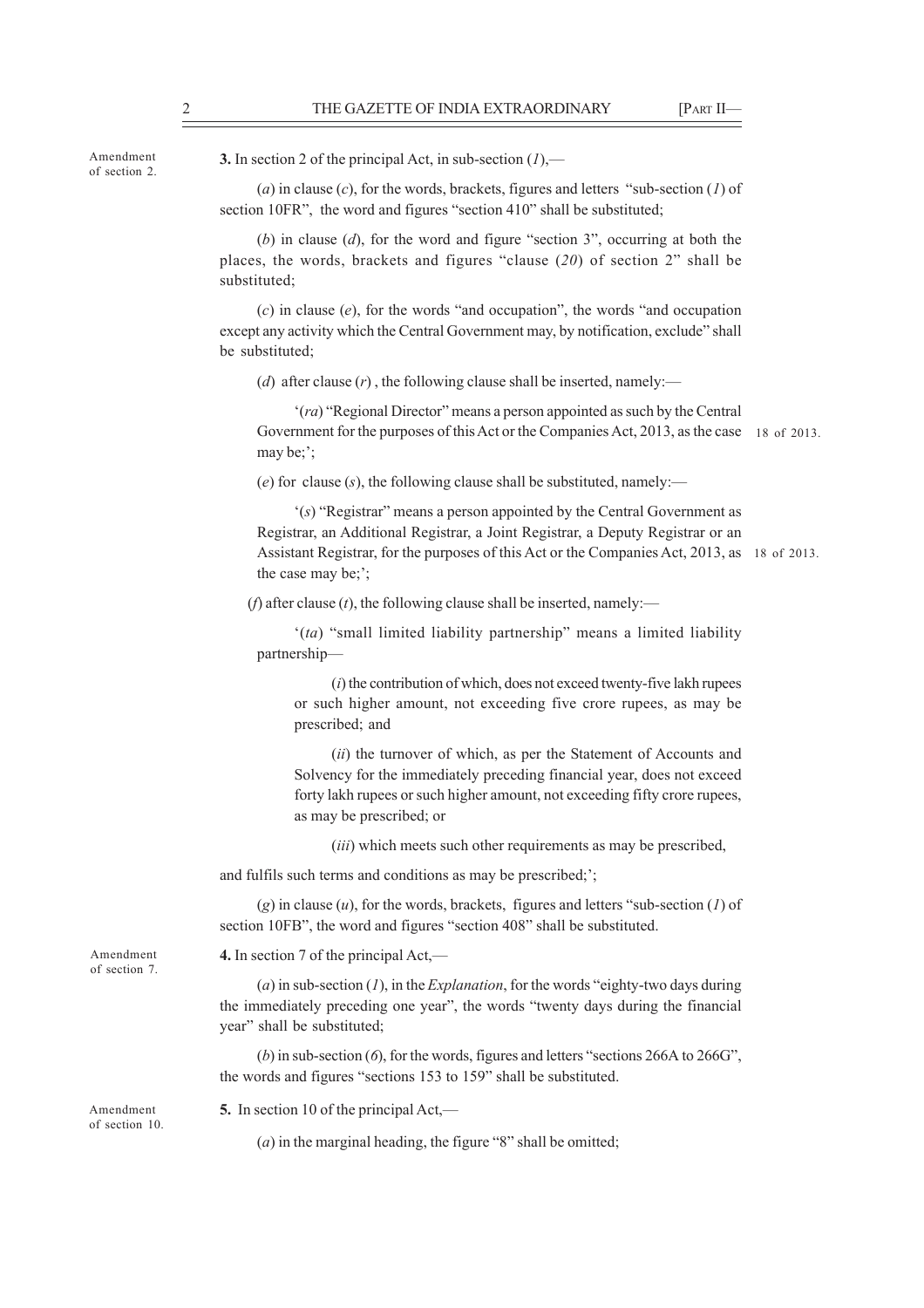(*b*) in sub-section (*1*), for the words "punishable with fine which shall not be less than ten thousand rupees, but which may extend to five lakh rupees", the following shall be substituted, namely:—

"liable to a penalty of ten thousand rupees and in case of continuing contravention, with a further penalty of one hundred rupees for each day after the first during which such contravention continues, subject to a maximum of one lakh rupees for the limited liability partnership and fifty thousand rupees for every partner of such limited liability partnership.";

(*c*) for sub-section (*2*), the following sub-sections shall be substituted, namely:—

 "(*2*) If the limited liability partnership contravenes the provision of sub-section (*4*) of section 7, such limited liability partnership and its every designated partner shall be liable to a penalty of five thousand rupees and in case of continuing contravention, with a further penalty of one hundred rupees for each day after the first during which such contravention continues, subject to a maximum of fifty thousand rupees for the limited liability partnership and twenty-five thousand rupees for its every designated partner.

(*3*) If the limited liability partnership contravenes the provisions of sub-section (*5*) of section 7 or section 9, such limited liability partnership and its every partner shall be liable to a penalty of ten thousand rupees, and in case of continuing contravention, with a further penalty of one hundred rupees for each day after the first during which such contravention continues, subject to a maximum of one lakh rupees for the limited liability partnership and fifty thousand rupees for its every partner.".

**6.** In section 13 of the principal Act, for sub-section (*4*), the following sub-section shall Amendment be substituted, namely:—

of section 13.

 "(*4*) If any default is made in complying with the requirements of this section, the limited liability partnership and its every partner shall be liable to a penalty of five hundred rupees for each day during which the default continues, subject to a maximum of fifty thousand rupees for the limited liability partnership and its every partner.".

**7.** In section 15 of the principal Act, in sub-section (*2*), for clause (*b*), the following Amendment shall be substituted, namely:

"(*b*) identical or too nearly resembles to that of any other limited liability partnership or a company or a registered trade mark of any other person under the Trade Marks Act, 1999.".

**8.** For section 17 of the principal Act, the following section shall be substituted, namely:—

"17. (*1*) Notwithstanding anything contained in sections 15 and 16, if through inadvertence or otherwise, a limited liability partnership, on its first registration or on its registration by a new name, is registered by a name which is identical with or too nearly resembles to—

(*a*) that of any other limited liability partnership or a company; or

(*b*) a registered trade mark of a proprietor under the Trade Marks Act, 1999,

as is likely to be mistaken for it, then on an application of such limited liability partnership or proprietor referred to in clauses (*a*) and (*b*) respectively or a company, the Central Government may direct that such limited liability partnership to change its name or new name within a period of three months from the date of issue of such direction:

47 of 1999.

47 of 1999.

of section 15.

Substituion of new section for section 17.

Rectification of name of limited liability partnership.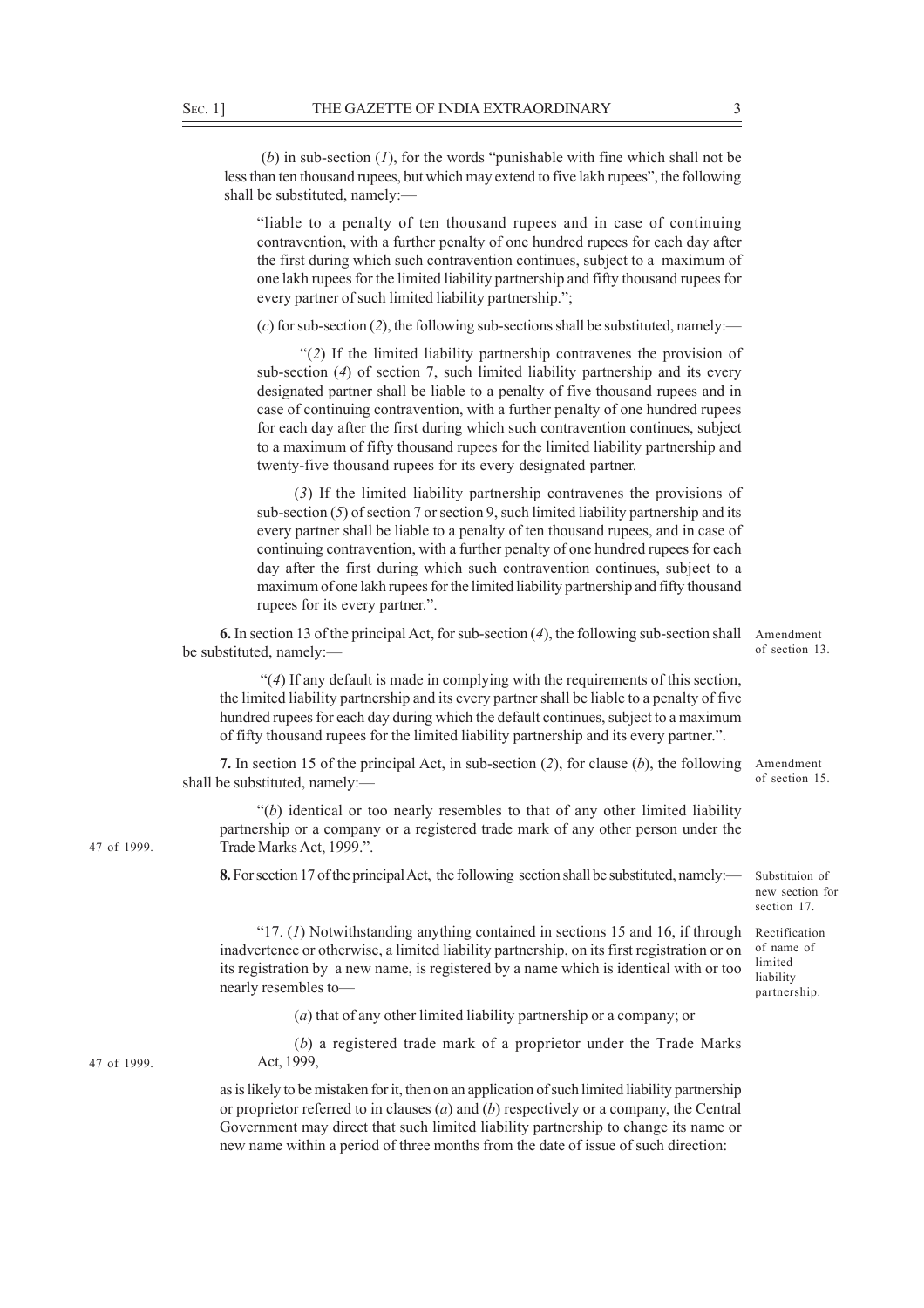Provided that an application of the proprietor of the registered trade marks shall be maintainable within a period of three years from the date of incorporation or registration or change of name of the limited liability partnership under this Act. (*2*) Where a limited liability partnership changes its name or obtains a new name under sub-section  $(1)$ , it shall within a period of fifteen days from the date of such change, give notice of the change to Registrar along with the order of the Central Government, who shall carry out necessary changes in the certificate of incorporation and within thirty days of such change in the certificate of incorporation, such limited liability partnership shall change its name in the limited liability partnership agreement. (*3*) If the limited liability partnership is in default in complying with any direction given under sub-section (*1*), the Central Government shall allot a new name to the limited liability partnership in such manner as may be prescribed and the Registrar shall enter the new name in the register of limited liability partnerships in place of the old name and issue a fresh certificate of incorporation with new name, which the limited liability partnership shall use thereafter: Provided that nothing contained in this sub-section shall prevent a limited liability partnership from subsequently changing its name in accordance with the provisions of section 16.". **9.** Section 18 of the principal Act shall be omitted. **10.** In section 21 of the principal Act, for sub-section (*2*), the following sub-section shall be substituted, namely:— "(*2*) If the limited liability partnership contravenes the provisions of this section, the limited liability partnership shall be liable to a penalty of ten thousand rupees.". **11.** In section 25 of the principal Act, for sub-sections (*4*) and *(5*), the following sub-sections shall be substituted, namely:— "(*4*) If the limited liability partnership contravenes the provisions of sub-section (*2*), the limited liability partnership and its every designated partner shall be liable to a penalty of ten thousand rupees. (*5*) If the contravention referred to in sub-section (*1*) is made by any partner of the limited liability partnership, such partner shall be liable to a penalty of ten thousand rupees.". **12.** In section 30 of the principal Act, in sub-section (*2*), for the words "two years", the words "five years" shall be substituted. **13.** In section 34 of the principal Act, for sub-section (*5*), the following sub-sections shall be substituted, namely:— "(*5*) Any limited liability partnership which fails to comply with the provisions of sub-section (*3*), such limited liability partnership and its designated partners shall be liable to a penalty of one hundred rupees for each day during which such failure continues, subject to a maximum of one lakh rupees for the limited liability partnership and fifty thousand rupees for every designated partner. (*6*) Any limited liability partnership which fails to comply with the provisions of Amendment of section 21. Amendment of section 30. Omission of section 18. Amendment of section 25. Amendment of section 34.

sub-section (*1*), sub-section (*2*) and sub-section (*4*), such limited liability partnership shall be punishable with fine which shall not be less than twenty-five thousand rupees, but may extend to five lakh rupees and every designated partner of such limited liability partnership shall be punishable with fine which shall not be less than ten thousand rupees, but may extend to one lakh rupees.".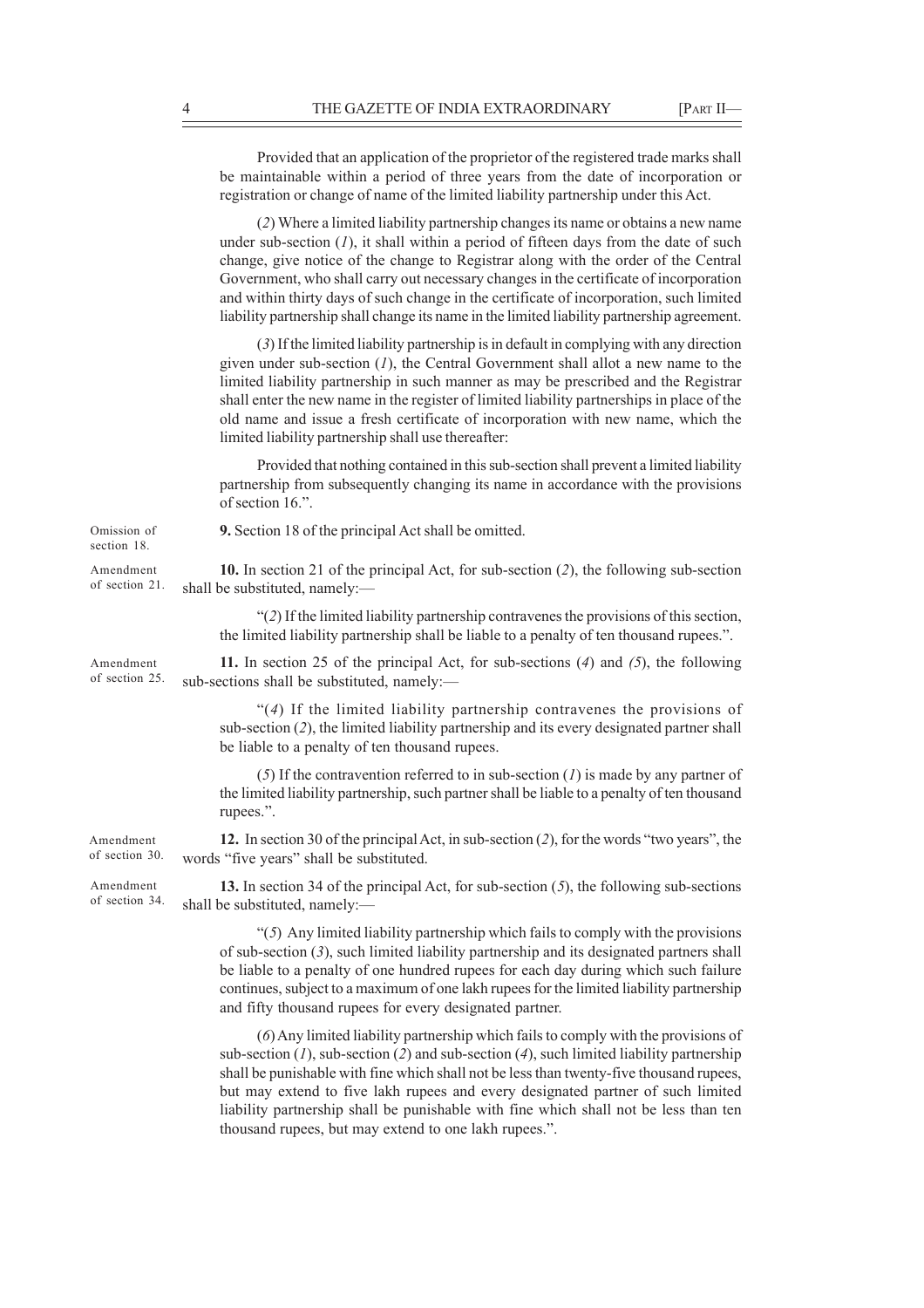namely:—

"34A. The Central Government may, in consultation with the National Financial Reporting Authority constituted under section 132 of the Companies Act, 2013,—

(*a*) prescribe the standards of accounting; and

(*b*) prescribe the standards of auditing,

38 of 1949.

18 of 2013.

as recommended by the Institute of Chartered Accountants of India constituted under section 3 of the Chartered Accountants Act, 1949, for a class or classes of limited liability partnerships.".

**15.** In section 35 of the principal Act, for sub-sections (*2*) and (*3*), the following sub-section shall be substituted, namely:—

"(*2*) If any limited liability partnership fails to file its annual return under sub-section (*1*) before the expiry of the period specified therein, such limited liability partnership and its designated partners shall be liable to a penalty of one hundred rupees for each day during which such failure continues, subject to a maximum of one lakh rupees for the limited liability partnership and fifty thousand rupees for designated partners.".

**16.** For section 39 of the principal Act, the following section shall be substituted, namely:—

"39. (*1*) Notwithstanding anything contained in the Code of Criminal Compounding 2 of 1974. Procedure, 1973, the Regional Director or any other officer not below the rank of <sup>of offences</sup>. Regional Director authorised by the Central Government may compound any offence under this Act which is punishable with fine only, by collecting from a person reasonably suspected of having committed the offence, a sum which may extend to the amount of the maximum fine provided for the offence but shall not be lower than the minimum amount provided for the offence.

> (*2*) Nothing contained in sub-section (*1*) shall apply to an offence committed by a limited liability partnership or its partner or its designated partner within a period of three years from the date on which similar offence committed by it or him was compounded under this section.

> *Explanation.—*For the removal of doubts, it is hereby clarified that any second or subsequent offence committed after the expiry of the period of three years from the date on which the offence was previously compounded, shall be deemed to be the first offence.

> (*3*) Every application for the compounding of an offence shall be made to the Registrar who shall forward the same, together with his comments thereon, to the Regional Director or any other officer not below the rank of Regional Director authorised by the Central Government, as the case may be.

> (*4*) Where any offence is compounded under this section, whether before or after the institution of any prosecution, intimation thereof shall be given to the Registrar within a period of seven days from the date on which the offence is so compounded.

> (*5*) Where any offence is compounded before the institution of any prosecution, no prosecution shall be instituted in relation to such offence.

> (*6*) Where the compounding of any offence is made after the institution of any prosecution, such compounding shall be brought by the Registrar in writing, to the notice of the court in which prosecution is pending and on such notice of the compounding of the offence being given, the offender in relation to which the offence is so compounded shall be discharged.

Accounting and auditing standards.

Amendment of section 35.

Substitution of new section for section 39.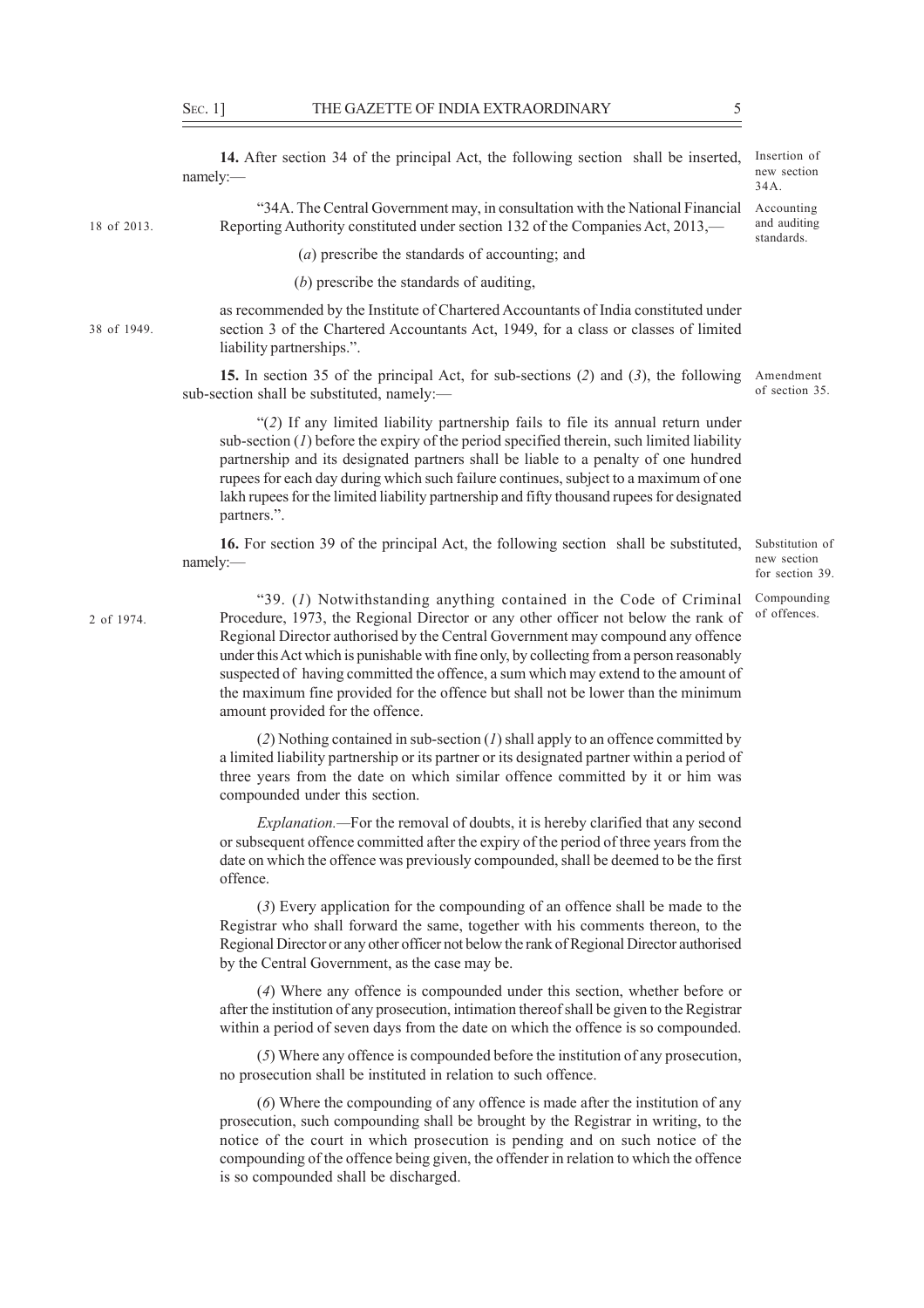(*7*) The Regional Director or any other officer not below the rank of Regional Director authorised by the Central Government, while dealing with the proposal for compounding of an offence may, by an order, direct any partner, designated partner or other employee of the limited liability partnership to file or register, or on payment of fee or additional fee as required to be paid under this Act, such return, account or other document within such time as may be specified in the order.

(*8*) Notwithstanding anything contained in this section, if any partner or designated partner or other employee of the limited liability partnership who fails to comply with any order made by the Regional Director or any other officer not below the rank of Regional Director authorised by the Central Government, under sub-section (*7*), the maximum amount of fine for the offence, which was under consideration of Regional Director or such authorised officer for compounding under this section shall be twice the amount provided in the corresponding section in which punishment for such offence is provided.".

**17.** In section 60 of the principal Act, for sub-section (*4*), the following sub-section shall be substituted, namely:—

"(*4*) If default is made in complying with the provisions of sub-section (*3*), the limited liability partnership and its every designated partner shall be liable to a penalty of ten thousand rupees, and in case of continuing default, with a further penalty of one hundred rupees for each day after the first during which such default continues, subject to a maximum of one lakh rupees for limited liability partnership and fifty thousand rupees for every designated partner.".

**18.** In section 62 of the principal Act, for sub-section (*4*) and *Explanation* occurring after sub-section (*4*), the following sub-section and *Explanation* shall be substituted, namely:—

'(*4*) If default is made in complying with the provisions of sub-section (*3*), the limited liability partnership and its every designated partner shall be liable to a penalty of ten thousand rupees, and in case of the continuing default, with a further penalty of one hundred rupees for each day, after the first during which such default continues, subject to a maximum of one lakh rupees for limited liability partnership and fifty thousand rupees for every designated partner.

*Explanation.*—For the purposes of this section,—

(*i*) "property" includes property, rights and powers of every description and "liabilities" includes duties of every description;

(*ii*) a "limited liability partnership" shall not be amalgamated with a company.'.

**19.** After section 67 of the principal Act, the following sections shall be inserted, namely:—

"67A. (*1*) The Central Government may, for the purpose of providing speedy trial of offences under this Act, by notification, establish or designate as many Special Courts as may be necessary for such area or areas, as may be specified in the notification.

(*2*) The Special Court shall consist of—

(*a*) a single Judge holding office as Sessions Judge or Additional Sessions Judge, in case of offences punishable under this Act with imprisonment of three years or more; and

(*b*) a Metropolitan Magistrate or a Judicial Magistrate of the first class, in the case of other offences,

Insertion of new sections 67A, 67B and 67C.

Establishment of Special Courts.

Amendment of section 60.

Amendment of section 62.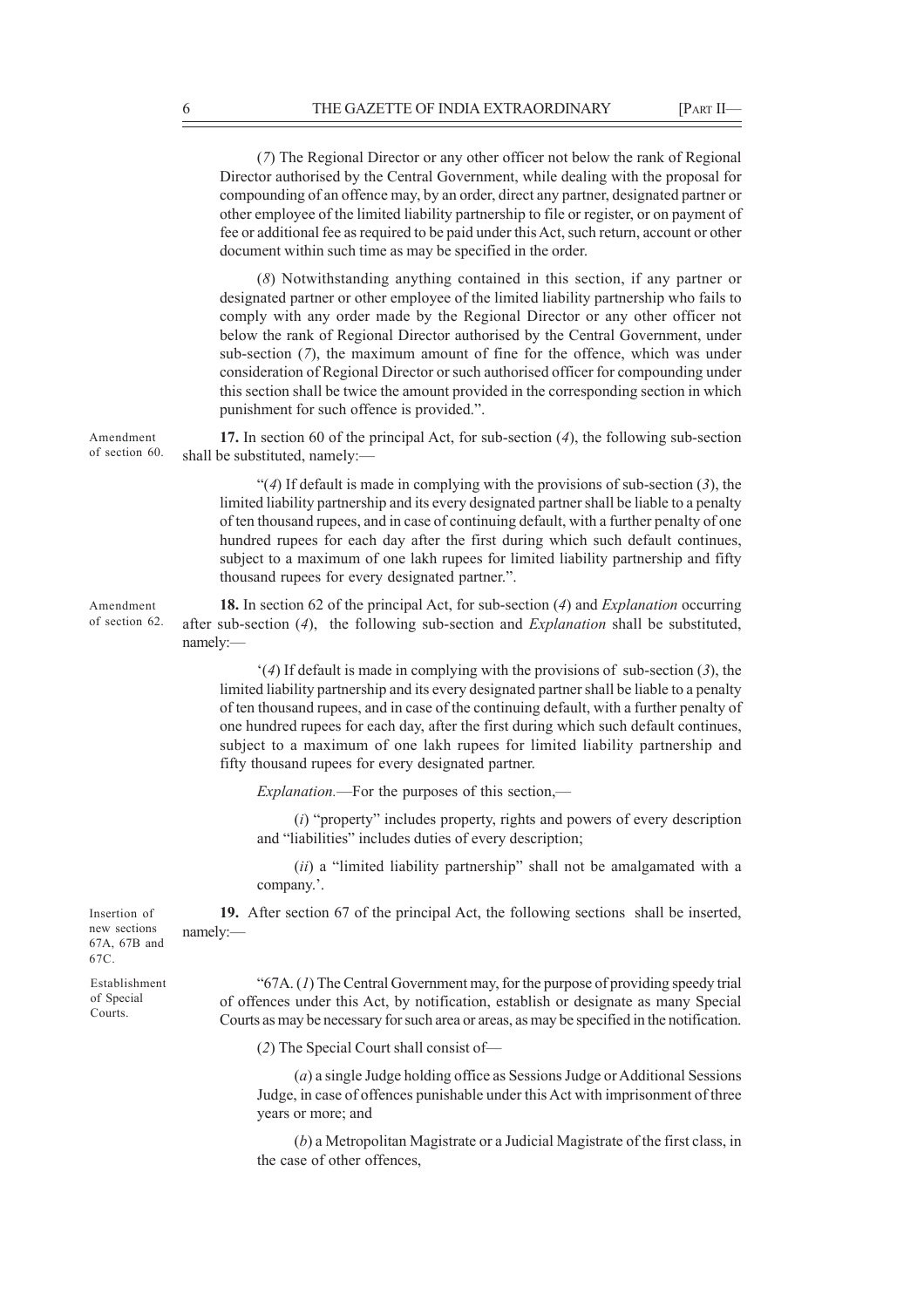|                           | who shall be appointed by the Central Government with the concurrence of the Chief<br>Justice of the High Court:                                                                                                                                                                                                                                                                                                                                                                                                                                                                                  |                                              |
|---------------------------|---------------------------------------------------------------------------------------------------------------------------------------------------------------------------------------------------------------------------------------------------------------------------------------------------------------------------------------------------------------------------------------------------------------------------------------------------------------------------------------------------------------------------------------------------------------------------------------------------|----------------------------------------------|
| 18 of 2013.               | Provided that until Special Courts are designated or established under<br>sub-section $(1)$ , the Courts designated as Special Courts in terms of section 435 of the<br>Companies Act, 2013 shall be deemed to be Special Courts for the purpose of trial of<br>offences punishable under this Act:                                                                                                                                                                                                                                                                                               |                                              |
| 2 of 1974.<br>18 of 2013. | Provided further that notwithstanding anything contained in the Code of Criminal<br>Procedure, 1973, any offence committed under this Act, which is triable by a Special<br>Court shall, until a Special Court is established under this Act or the Companies<br>Act, 2013, be tried by a Court of Sessions or the Court of Metropolitan Magistrate or a Judicial<br>Magistrate of the first class, as the case may be, exercising jurisdiction over the area.                                                                                                                                    |                                              |
| 2 of 1974.                | $67B.$ (1) Notwithstanding anything contained in the Code of Criminal<br>Procedure, 1973, all offences specified under sub-section $(I)$ of section 67A shall be<br>triable only by the Special Court established or designated for the area in which the<br>registered office of the limited liability partnership is situated in relation to which the<br>offence is committed or where there are more than one Special Courts for such area, by<br>such one of them as may be specified in this behalf by the High Court concerned.                                                            | Procedure and<br>powers of<br>Special Court. |
| 2 of 1974.                | (2) While trying an offence under this Act, a Special Court may also try an<br>offence other than an offence under this Act with which the accused may, under the<br>Code of Criminal Procedure, 1973 be charged at the same trial.                                                                                                                                                                                                                                                                                                                                                               |                                              |
| 2 of 1974.                | (3) Notwithstanding anything contained in the Code of Criminal Procedure, 1973,<br>the Special Court may, if it thinks fit, try in a summary way any offence under this Act<br>which is punishable with imprisonment for a term not exceeding three years:                                                                                                                                                                                                                                                                                                                                        |                                              |
|                           | Provided that in the case of any conviction in a summary trial, no sentence of<br>imprisonment for a term exceeding one year shall be passed:                                                                                                                                                                                                                                                                                                                                                                                                                                                     |                                              |
|                           | Provided further that, when at the commencement of or in the course of a summary<br>trial, it appears to the Special Court that the nature of the case is such that the sentence<br>of imprisonment for a term exceeding one year may have to be passed or that it is, for<br>any other reason, undesirable to try the case summarily, the Special Court shall, after<br>hearing the parties, record an order to that effect and thereafter recall any witnesses<br>who may have been examined and proceed to hear or re-hear the case in accordance<br>with the procedure for the regular trial. |                                              |
| 2 of 1974.                | 67C. The High Court may exercise, so far as may be applicable, all the powers Appeal and<br>conferred by Chapters XXIX and XXX of the Code of Criminal Procedure, 1973 on a<br>High Court, as if a Special Court within the local limits of the jurisdiction of the High<br>Court were a Court of Sessions trying cases within the local limits of the jurisdiction of<br>the High Court.".                                                                                                                                                                                                       | revision.                                    |
|                           | 20. After section 68 of the principal Act, the following section shall be inserted, namely:—                                                                                                                                                                                                                                                                                                                                                                                                                                                                                                      | Insertion of<br>new section<br>68A.          |
|                           | "68A. (1) For the purpose of exercising such powers and discharging such<br>functions as are conferred on the Central Government by or under this Act or under<br>rules made thereunder and for the purpose of registration of limited liability partnerships<br>under this Act, the Central Government shall, by notification, establish such number of<br>registration offices at such places as it thinks fit, specifying their jurisdiction.                                                                                                                                                  | Registration<br>offices.                     |

(*2*) The Central Government may appoint such Registrars, Additional Registrars, Joint Registrars, Deputy Registrars and Assistant Registrars as it considers necessary, for the registration of limited liability partnerships and discharge of various functions under this Act.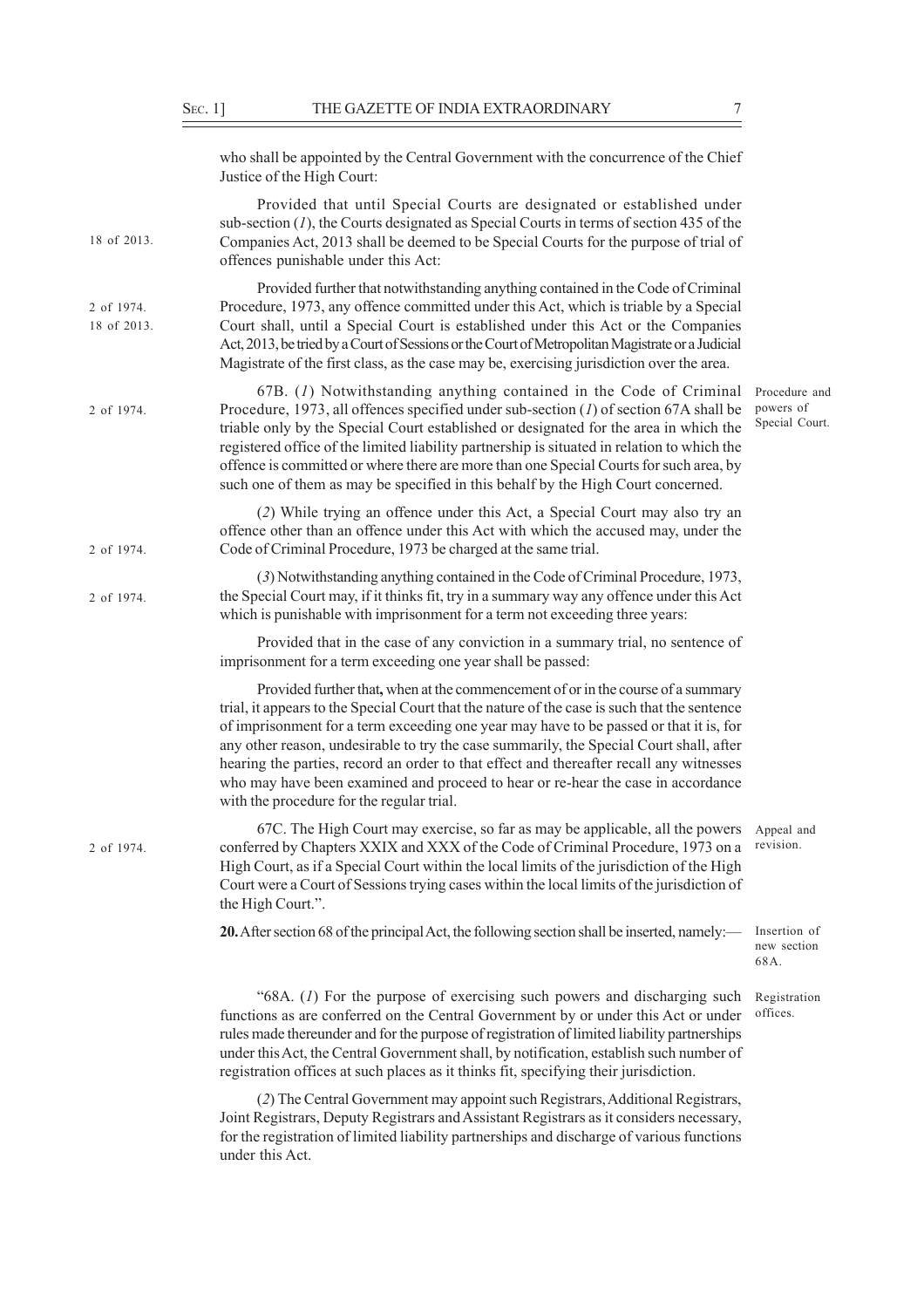(*3*) The powers and duties of the Registrars referred to in sub-section (*2*) and the terms and conditions of their service shall be such as may be prescribed. (*4*) The Central Government may direct the Registrar to prepare a seal or seals for the authentication of documents required for, or connected with the registration of limited liability partnerships.". **21.** For section 69 of the principal Act, the following section shall be substituted, namely:— "69. Any document or return required to be registered or filed under this Act with Registrar, if, is not registered or filed in time provided therein, may be registered or filed after that time, on payment of such additional fee as may be prescribed in addition to any fee as is payable for filing of such document or return: Provided that such document or return shall be filed after the due date of filing, without prejudice to any other action or liability under this Act: Provided further that a different fee or additional fee may be prescribed for different classes of limited liability partnerships or for different documents or returns required to be filed under this Act or rules made thereunder.". **22.** In section 72 of the principal Act, for sub-section (*2*), the following sub-sections shall be substituted, namely:— "(*2*) Any person aggrieved by an order of Tribunal may prefer an appeal to the Appellate Tribunal: Provided that no appeal shall lie to the Appellate Tribunal from an order made by the Tribunal with the consent of parties. (*3*) Every appeal preferred under sub-section (*2*) shall be filed within a period of sixty days from the date on which the copy of the order of the Tribunal is made available to the person aggrieved and shall be in such form, and accompanied by such fees, as may be prescribed: Provided that the Appellate Tribunal may entertain an appeal after the expiry of the said period of sixty days, but within a further period of not exceeding sixty days, if it is satisfied that the appellant was prevented by sufficient cause from filing the appeal within the period so specified. (*4*) On the receipt of an appeal under sub-section (*2*), the Appellate Tribunal shall, after giving the parties to the appeal an opportunity of being heard, pass such orders thereon as it thinks fit, confirming, modifying or setting aside the order appealed against. (*5*) The Appellate Tribunal shall send a copy of every order made by it to the Tribunal and the parties to the appeal.". **23.** Section 73 of the principal Act shall be omitted. **24.** For section 74 of the principal Act, the following section shall be substituted, namely:— "74. If a limited liability partnership or any partner or any designated partner or Substitution of new section for section 69. Payment of additional fee. Amendment of section 72. Omission of section 73. Substitution of new section for section 74. General penalties.

any other person contravenes any of the provisions of this Act or the rules made thereunder, or any condition, limitation or restriction subject to which any approval, sanction, consent, confirmation, recognition, direction or exemption in relation to any matter has been accorded, given or granted, and for which no penalty or punishment is provided elsewhere in this Act, the limited liability partnership or any partner or any designated partner or any other person, who is in the default, shall be liable to a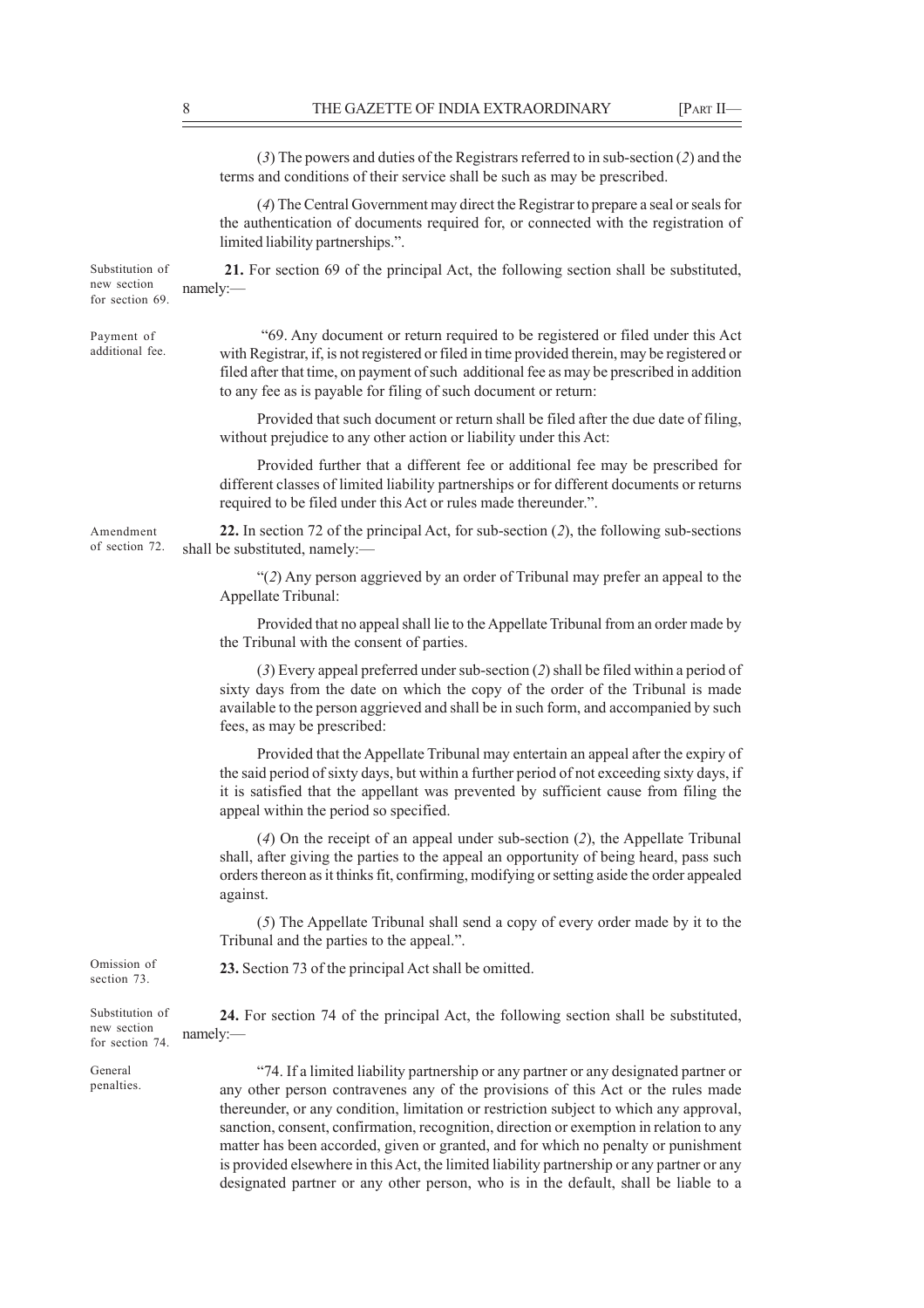penalty of five thousand rupees and in case of a continuing contravention with a further penalty of one hundred rupees for each day after the first during which such contravention continues, subject to a maximum of one lakh rupees.".

**25.** After section 76 of the principal Act, the following section shall be inserted, namely:—

Insertion of new section 76A.

Adjudication of penalties.

"76A. (*1*) For the purposes of adjudging penalties under this Act, the Central Government may, by an order published in the Official Gazette, appoint as many officers of the Central Government, not below the rank of Registrar, as adjudicating officers in such manner as may be prescribed.

(*2*) The Central Government shall, while appointing adjudicating officers, specify their jurisdiction in the order under sub-section (*1*).

(*3*) The adjudicating officer may, by an order—

(*a*) impose the penalty on the limited liability partnership or its partners or designated partners or any other person, as the case may be, stating therein any non-compliance or default under the relevant provisions of this Act:

Provided that in case default relates to non-compliance of sub-section (*3*) of section 34 or sub-section (*1*) of section 35 and such default has been rectified either prior to or within thirty days of the issue of the notice by the adjudicating officer, no penalty shall be imposed in this regard and proceedings under this section in respect of such default shall be deemed to be concluded:

Provided further that notwithstanding anything contained in this Act, if penalty is payable for non-compliance of any of the provisions of this Act by a small limited liability partnership or a start-up limited liability partnership or by its partner or designated partner or any other person in respect of such limited liability partnership, then such limited liability partnership or its partner or designated partner or any other person, shall be liable to a penalty which shall be one-half of the penalty specified in such provisions subject to a maximum of one lakh rupees for limited liability partnership and fifty thousand rupees for every partner or designated partner or any other person, as the case may be.

*Explanation.*—For the purposes of this proviso, the expression "start-up limited liability partnership" means a limited liability partnership incorporated under this Act and recognised as such in accordance with the notifications issued by the Central Government from time to time.

(*b*) direct such limited liability partnership or its partner or designated partner or any other person, as the case may be, to rectify the default, wherever he considers fit for reasons to be recorded in writing.

(*4*) The adjudicating officer shall, before imposing any penalty, give an opportunity of being heard to such limited liability partnership or its partner or designated partner or any other person, who is in default.

(*5*) Any person aggrieved by an order made by the adjudicating officer under sub-section (*3*) may prefer an appeal to the Regional Director having jurisdiction in the matter.

(*6*) Every appeal made under sub-section (*5*) shall be filed within a period of sixty days from the date on which the copy of the order made by the adjudicating officer is received by the aggrieved person and shall be in such form, manner and accompanied by such fees as may be prescribed:

Provided that the Regional Director may, for the reasons to be recorded in writing, extend the period of filing an appeal, under this sub-section, by not more than thirty days.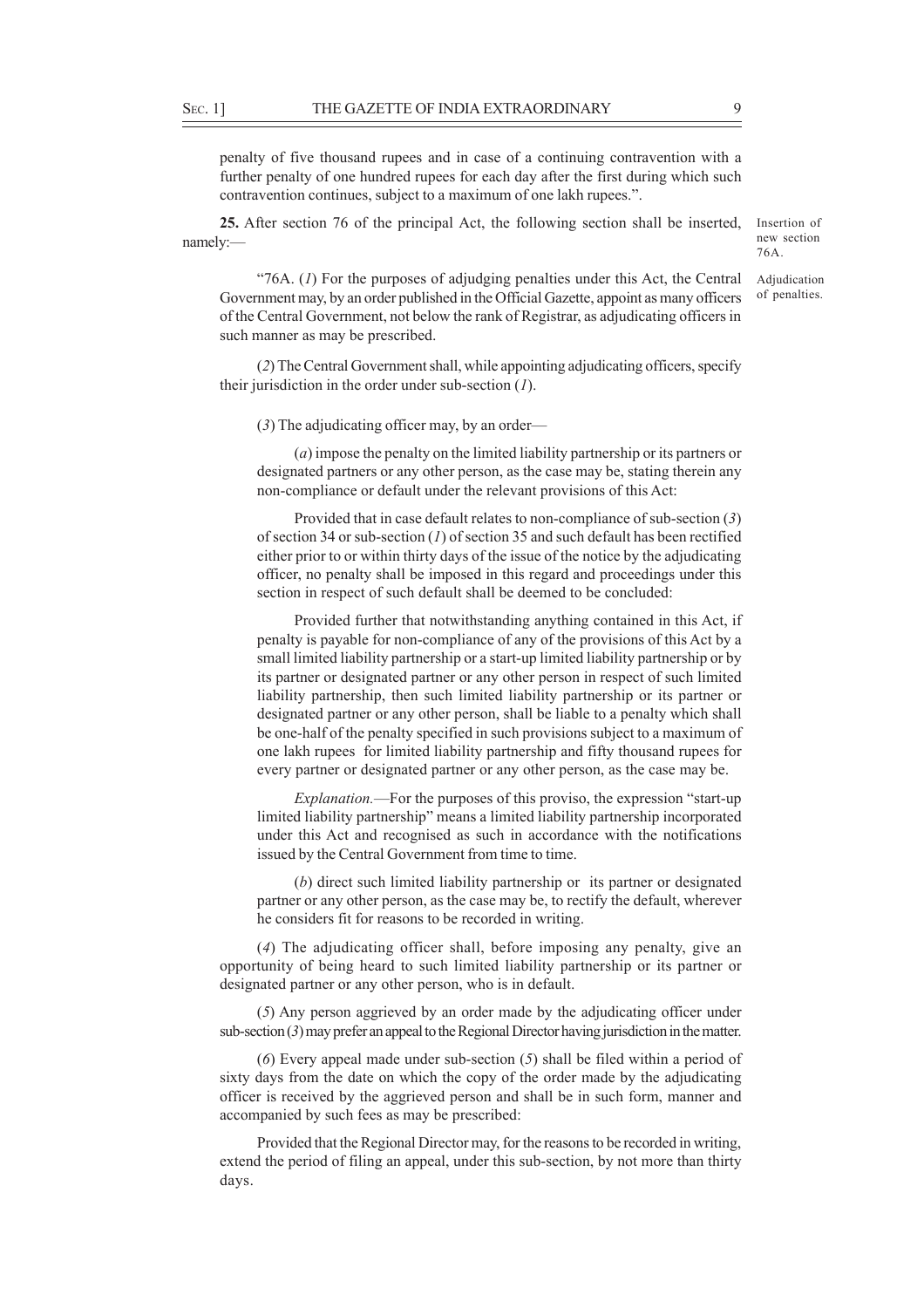|                                                    | (7) The Regional Director may, after giving an opportunity of being heard to the<br>parties to the appeal, pass such order as he thinks fit, confirming, modifying or setting<br>aside the order appealed against.                                                                                                                                                                                                                                                                                                                                                              |
|----------------------------------------------------|---------------------------------------------------------------------------------------------------------------------------------------------------------------------------------------------------------------------------------------------------------------------------------------------------------------------------------------------------------------------------------------------------------------------------------------------------------------------------------------------------------------------------------------------------------------------------------|
|                                                    | (8) Where a limited liability partnership fails to comply with the order made<br>under sub-section $(3)$ or sub-section $(7)$ , as the case may be, within a period of ninety<br>days from the date of receipt of the copy of the order, such limited liability partnership<br>shall be punishable with fine which shall not be less than twenty-five thousand rupees,<br>but may extend to five lakh rupees.                                                                                                                                                                   |
|                                                    | (9) Where a partner or designated partner of a limited liability partnership or any<br>other person who is in default fails to comply with an order made under sub-section (3)<br>or sub-section $(7)$ , as the case may be, within a period of ninety days from the date of<br>receipt of the copy of the order, such partner or designated partner or any other person<br>shall be punishable with imprisonment which may extend to six months or with fine<br>which shall not be less than twenty-five thousand rupees but may extend to one lakh<br>rupees, or with both.". |
| Substitution of<br>new sections<br>for section 77. | 26. For section 77 of the principal Act, the following sections shall be substituted,<br>namely:                                                                                                                                                                                                                                                                                                                                                                                                                                                                                |
| Jurisdiction of<br>Courts.                         | "77. Subject to the provisions contained in section 67A and section 67B, on and<br>from the date of establishment or designation of Special Courts under this Act,—                                                                                                                                                                                                                                                                                                                                                                                                             |
|                                                    | (i) the Special Court referred to in clause (a) of sub-section (2) of<br>section 67A shall have jurisdiction and power to impose punishment under<br>section 30 of the Act; and                                                                                                                                                                                                                                                                                                                                                                                                 |
|                                                    | (ii) the criminal cases against the limited liability partnership or its partners<br>or designated partners or any other person in default filed under this Act and<br>pending before the court of Judicial Magistrate of the first class or Metropolitan<br>Magistrate, as the case may be, shall be transferred to the Special Court referred<br>to in clause (b) of sub-section (2) of section 67A.                                                                                                                                                                          |
| Cognizance of<br>offences.                         | 77A. No court, other than the Special Courts referred to in section 67A, shall take<br>cognizance of any offence punishable under this Act or the rules made thereunder save<br>on a complaint in writing made by the Registrar or by any officer not below the rank of<br>Registrar duly authorised by the Central Government for this purpose.".                                                                                                                                                                                                                              |
| Amendment<br>of section 79.                        | 27. In section 79 of the principal Act, in sub-section $(2)$ ,—                                                                                                                                                                                                                                                                                                                                                                                                                                                                                                                 |
|                                                    | (i) for clause (a), the following clauses shall be substituted, namely:—                                                                                                                                                                                                                                                                                                                                                                                                                                                                                                        |
|                                                    | "(a) the contribution of such higher amount under sub-clauses (i) and (ii)<br>of clause $(ta)$ of section 2;                                                                                                                                                                                                                                                                                                                                                                                                                                                                    |
|                                                    | (aa) the terms and conditions to be fulfilled by class or classes of limited<br>liability partnerships under long line to clause $(ta)$ of section 2;                                                                                                                                                                                                                                                                                                                                                                                                                           |
|                                                    | (ab) the form and manner of prior consent to be given by designated<br>partner under sub-section $(3)$ of section 7;";                                                                                                                                                                                                                                                                                                                                                                                                                                                          |
|                                                    | (ii) after clause (k), the following clause shall be inserted, namely:—                                                                                                                                                                                                                                                                                                                                                                                                                                                                                                         |
|                                                    | " $(ka)$ the manner of allotting a new name to the limited liability partnership<br>under sub-section $(3)$ of section 17;";                                                                                                                                                                                                                                                                                                                                                                                                                                                    |
|                                                    | ( <i>iii</i> ) after clause ( <i>t</i> ), the following clause shall be inserted, namely:—                                                                                                                                                                                                                                                                                                                                                                                                                                                                                      |
|                                                    | "(ta) the standards of accounting and auditing under section $34A$ ;";                                                                                                                                                                                                                                                                                                                                                                                                                                                                                                          |
|                                                    | $(iv)$ after clause (zf), the following clauses shall be inserted, namely:—                                                                                                                                                                                                                                                                                                                                                                                                                                                                                                     |
|                                                    | " $(zfa)$ the powers and duties to be discharged by the Registrars and the<br>terms and conditions of their service under sub-section $(3)$ of section 68A;                                                                                                                                                                                                                                                                                                                                                                                                                     |
|                                                    |                                                                                                                                                                                                                                                                                                                                                                                                                                                                                                                                                                                 |